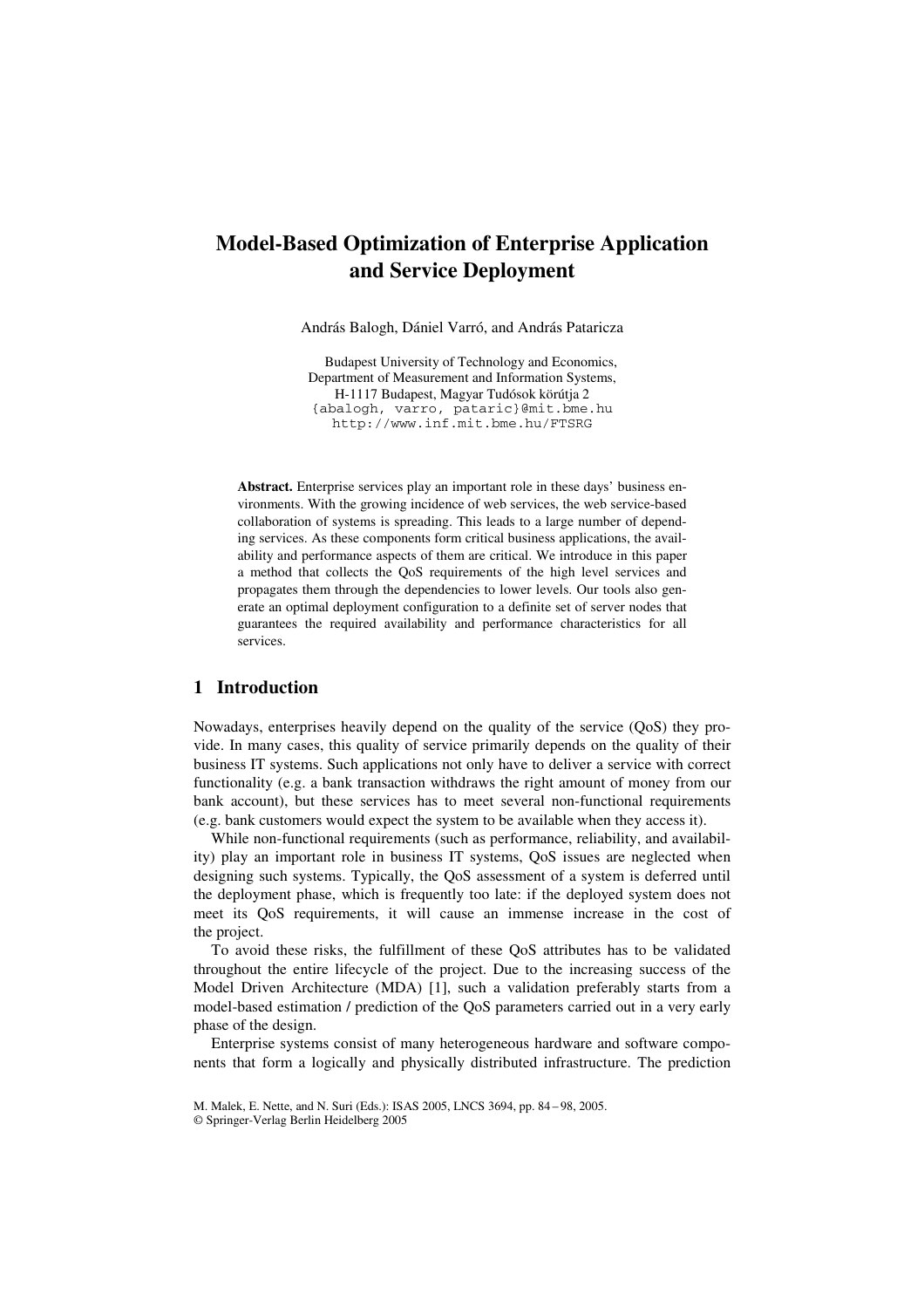and calculation of the QoS attributes in such an environment is difficult, because of the high number of dependencies between software components.

In the current paper, we present a method for model-level calculation of availability and capacity requirements for enterprise services and application components. Our method takes the QoS attributes of the highest level services that are directly accessed by users and propagates these values to the lower levels. Using a hardware catalog, we also synthesize the optimal hardware architecture for running the services while maintaining the required availability and performance characteristics.

We illustrate our results with an example on Java 2 Enterprise Edition (J2EE) platform that is widely used and supported by software vendors like IBM, SUN, BEA, and many more.

# **2 Standards and Technologies**

The development methodology of enterprise systems usually integrates several technologies and standards in the fields of design and implementation. We introduce the most commonly used of these in the following sections.

### **2.1 Model Driven Architecture**

MDA[1] (Model-Driven Architecture) is an emerging concept of the OMG (Object Management Group). Its main goal is to provide a framework for model-based system development, even in rapidly changing hardware and software environments. In particular, MDA addresses the challenges of todays highly networked, constantly changing system environments by providing an architecture that assures cross-platform interoperability, portability and reusability of software components.

MDA recommends starting the design with a platform-independent model (PIM) of the application. This focuses on the functional requirements, business logic, and the logical data structures, independent from any implementation technology e.g. J2EE. The suggested modeling language is UML 2 [2].

The next (automated) step is transforming the model to one or more PSMs (Platform Specific Model), which now contains information about the running middleware and other platform components.

The final step of the MDA design flow is the code generation phase. This is a largely automated process, which yields the source code of the application. The developers can extend the generated code with manually written parts.

The main advantage of MDA is the portability of software components between platforms, without manually recoding the application. This reduces the costs and time-to-market of the new versions, while reducing the probability of errors and potential security leaks caused by manual coding.

# **2.2 Enterprise Services**

In addition to delivery the proper functionality, enterprises today need to extend their reach, reduce their costs, and lower the response times of their services to customers, employees, and suppliers.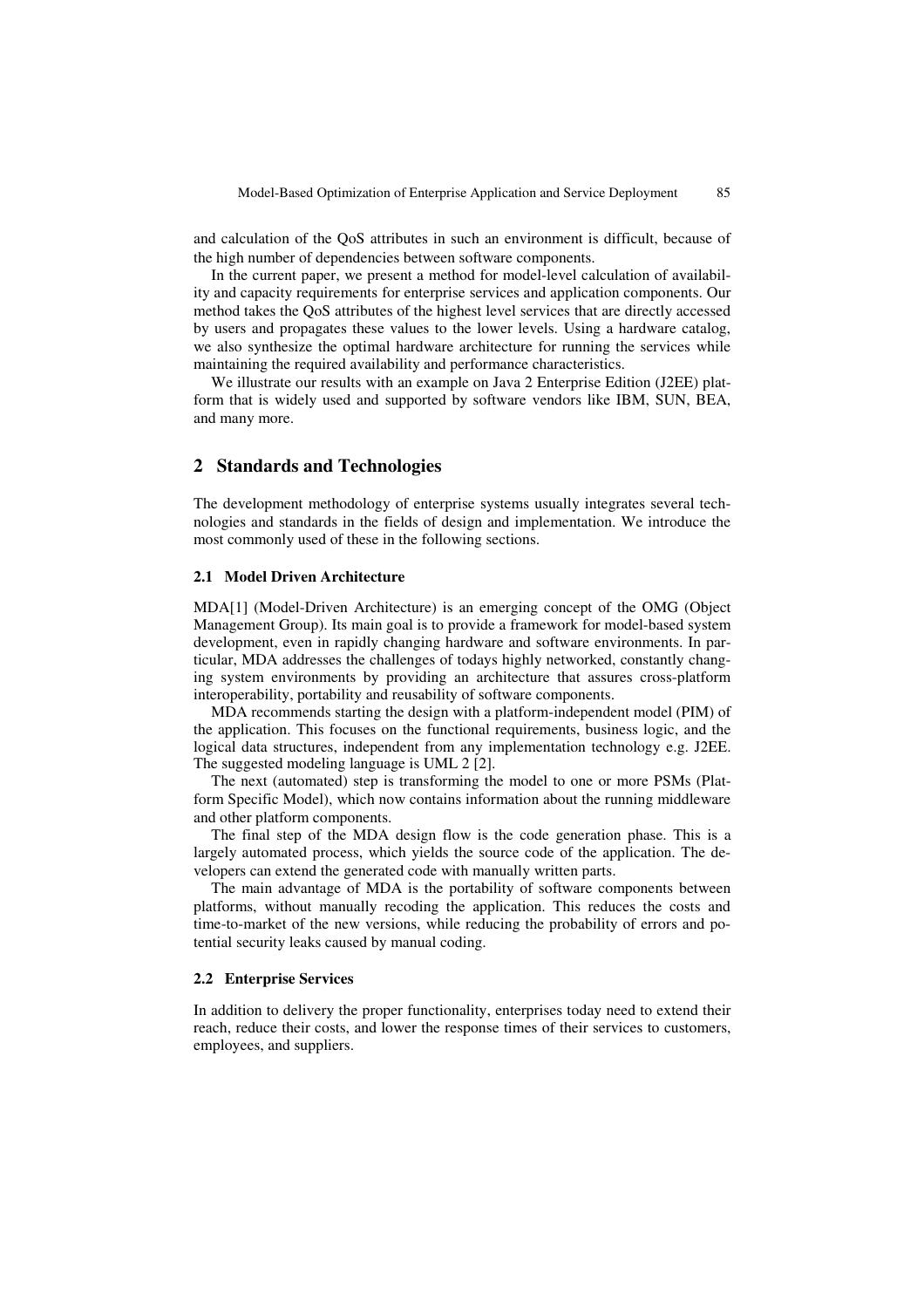Typically, applications that provide these services must be integrated with the existing enterprise information systems (EISs) with new business functions that deliver services to a broad range of partners. The services should be highly available, to meet the needs of today's global business environment; secure, to protect the privacy of the business partners and the integrity of the enterprise; reliable and scalable, to ensure that business transactions are accurately and promptly processed, and business growth can be followed by the software and hardware infrastructure.

The second important aspect of services besides the functional requirements is the quality-of-service (QoS) attributes of the services. Services are commercial in most cases, so the availability and proper performance of the services is an important point. The guaranteed QoS attributes are defined in a Service Level Agreement (SLA). This acts as a contract between the service provider and the user.

In most cases, enterprise systems are implemented as distributed multi-tier applications. The middle tier functions are grouped into web services and can be automatically discovered and used by partners, allowing the automatic intra-enterprise collaboration. This leads to a distributed, multi-organization service oriented architecture (SOA) [3] that involves many partners and service endpoints.

Several standards have been developed to ease the integration of basic services into complex processes. One of the most commonly used ones is the Business Process Execution Language (BPEL) [4] that is supported by the greatest software and middle tier vendors. BPEL can be used with services running on various platforms, such as Microsoft .NET and J2EE.

# **2.3 Design for High Availability in J2EE**

We introduce the basic architecture and common redundancy patterns of the Java 2 Enterprise Edition (J2EE) platform. This introduction is based on the 1.4 version of the J2EE specification [5].

#### **2.3.1 J2EE Architecture**

The basic architecture of J2EE is built up from at least three tiers.

The first tier is responsible for data persistence. This layer consists of so called *entity beans*. Beans represent the smallest independent software components in Java. An entity bean maps to a row in a relational database table. The entity beans and their EJB container manage the creation, storage, and retrieval of application data. The architecture also defines transaction support for bean methods.

The second tier of the architecture is responsible for the implementation of business logic. This tier is made up from *session beans* that collect the business methods required by the application logic and may also contain *message-driven beans* that support asynchronous communication with reliable messages.

The third (presentation) layer of the architecture is responsible for the implementation of application user interfaces. Web clients use the HTTP interface of the server to access the web pages that are dynamically created by the servlet container of the J2EE server.

The J2EE architecture defines the infrastructural services that are needed to execute enterprise applications therefore the developers do not need to create custom interfaces to naming, authentication, message queuing, and database servers.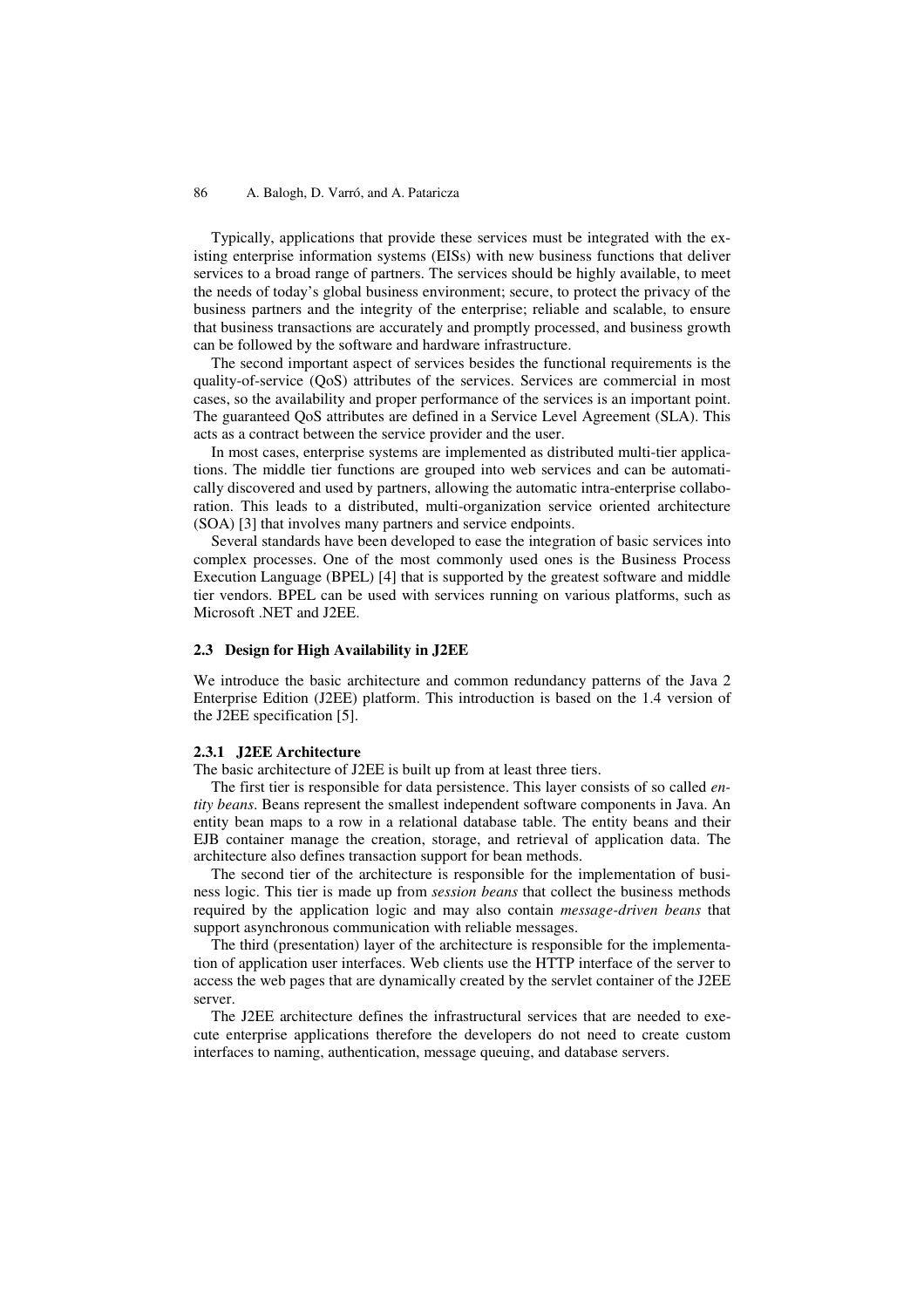# **2.3.2 Redundancy Patterns**

There are several patterns for creating redundant J2EE server architecture for high availability and load balancing solutions. The basic concept behind these techniques is clustering. A cluster is a set of computers which all run the same J2EE application and communicate with each other to determine the set of currently active nodes and to synchronize their internal state.

The incoming requests are distributed between the running nodes to provide load balancing. If a node goes down, the other nodes take over its workload. This results in higher availability, because the failure of a single node does not directly affect the availability of the services and applications.

# **2.3.3 Existing Development Environments**

Today's development environments (such as IBM Websphere Studio and Microsoft Visual Studio .NET) focus on modeling the functionality of applications, and the generation of the source code skeletons for software components. They do not support, however, the definition and evaluation of QoS attributes such as availability and performance. The evaluation of the non-functional parameters is deferred to the testing phase of the development.

The capacity design of the hardware infrastructure environment that runs the application is not supported by any automated tools; therefore designers have to manually create the deployment plan and tune the hardware infrastructure to achieve the needed availability and performance levels.

# **2.4 Fault Model**

Enterprise application server nodes consist of several layers of hardware and software components. We assume that errors can only occur in lower levels (illustrated by Figure 1), either in the hardware or in the operating system level. Errors of the higher level components can be easily and rapidly detected and repaired by the local management agent that can restart the failed component.

Hardware and operating system errors cannot be repaired as fast as the higher level errors. This results in a much longer downtime. Even if the severity of the hardware errors is lower than the software errors, the overall service downtime is much higher because of the longer repair time.



**Fig. 1.** Application server components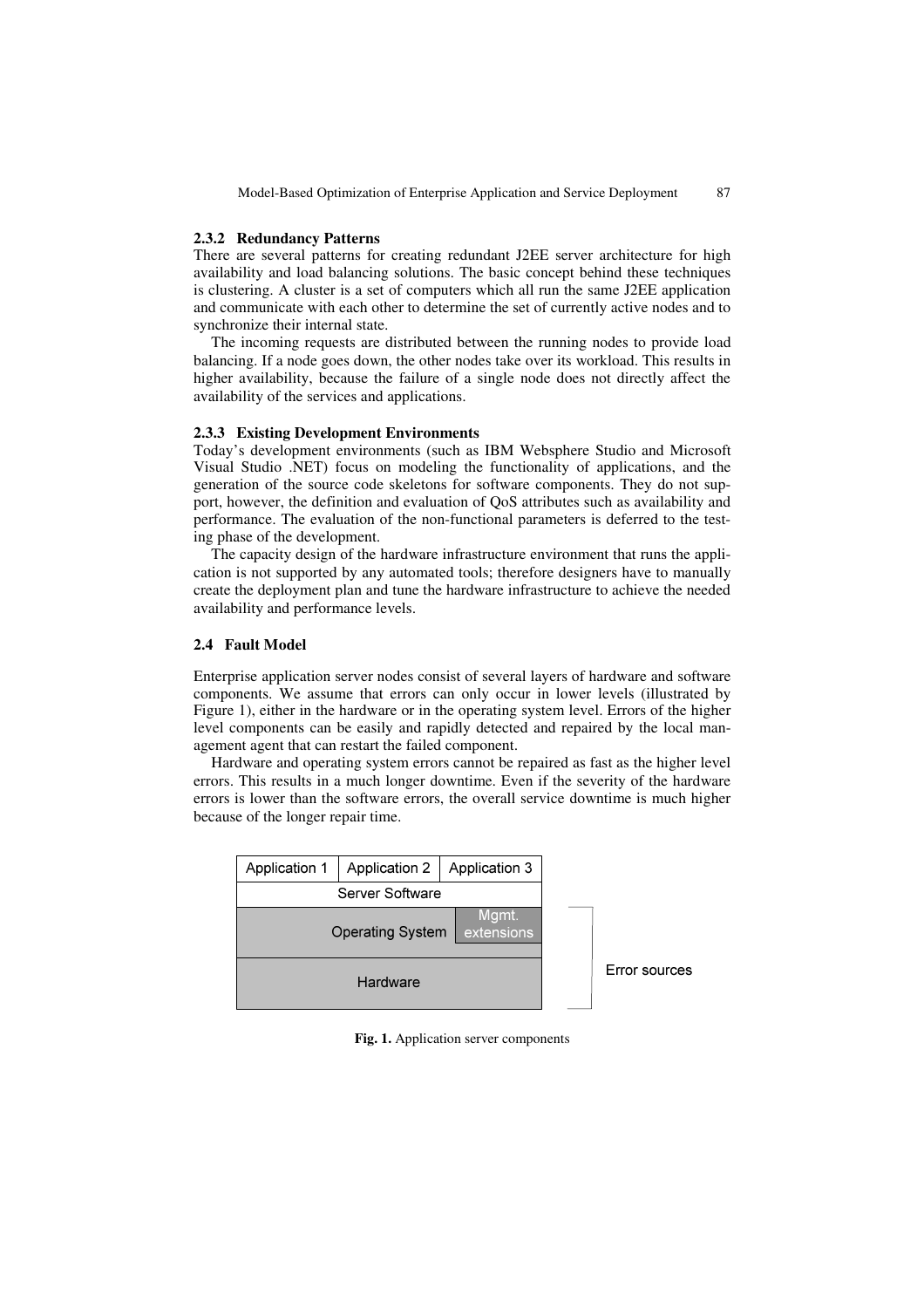Our fault model is applicable if we can suppose that the higher level software components are stable enough not to cause a significant downtime. Commercial J2EE application server software and database management software meet this requirement. As the application modules are typically generated by automatic code generators from a higher level model, such as BPEL (Business Process Execution Language), we suppose that the application components cause no errors.

The fault model introduced here has several limitations. If running on a dependable, highly redundant hardware, where hardware component and operating system errors do not cause system restart (for example, in a massively parallel system) higher level software errors will be dominant in service downtime.

As in most cases business software components are running on entry or medium level servers where the fault hypothesis is satisfied.

# **3 Modeling Technique**

We introduce the modeling techniques used for representing the functional and QoS aspects of the systems in the following sections. We used the standard UML Profile for J2EE for functional modeling with several extensions to allow the representation of the QoS aspects of system components.

We illustrate the explained concepts with a running example.

# **3.1 Running Example**

Our example is a simple order processing and stock management system. It receives orders from customers, prints invoices and generates backorders to part suppliers if necessary. It consists of several services.

The *partner* service is responsible for storing and retrieving the partner data, such as name, address, payment and discount options. The *product* service offers access to the various data of the companies' products such as name, price, and description.

The *stock* service manages the administration of the product's stocking and movements. It relies on the product service. The actual stock state can be queried for a specific product, and goods movements can be administered. The *accounting* service is used to create invoices for customers who order goods from the company. This service relies on the partner service. The *ordering* service that relies on the product, the stock and the accounting services manages the incoming product orders.

The *backorder* service is responsible for the creation of backorders to parts suppliers if a specific product runs out of stock. This service uses the product, stock and partner services. It is automatically invoked periodically and checks the stock state.

Each service bean uses an entity bean to get access to business entity data. For example, the ordering service uses the OrderBean to access the data of living orders in the system. All entity beans use the same database to store their data.

The services are grouped into three EJB containers and a database module. Figure 2 illustrates the deployment units of the system.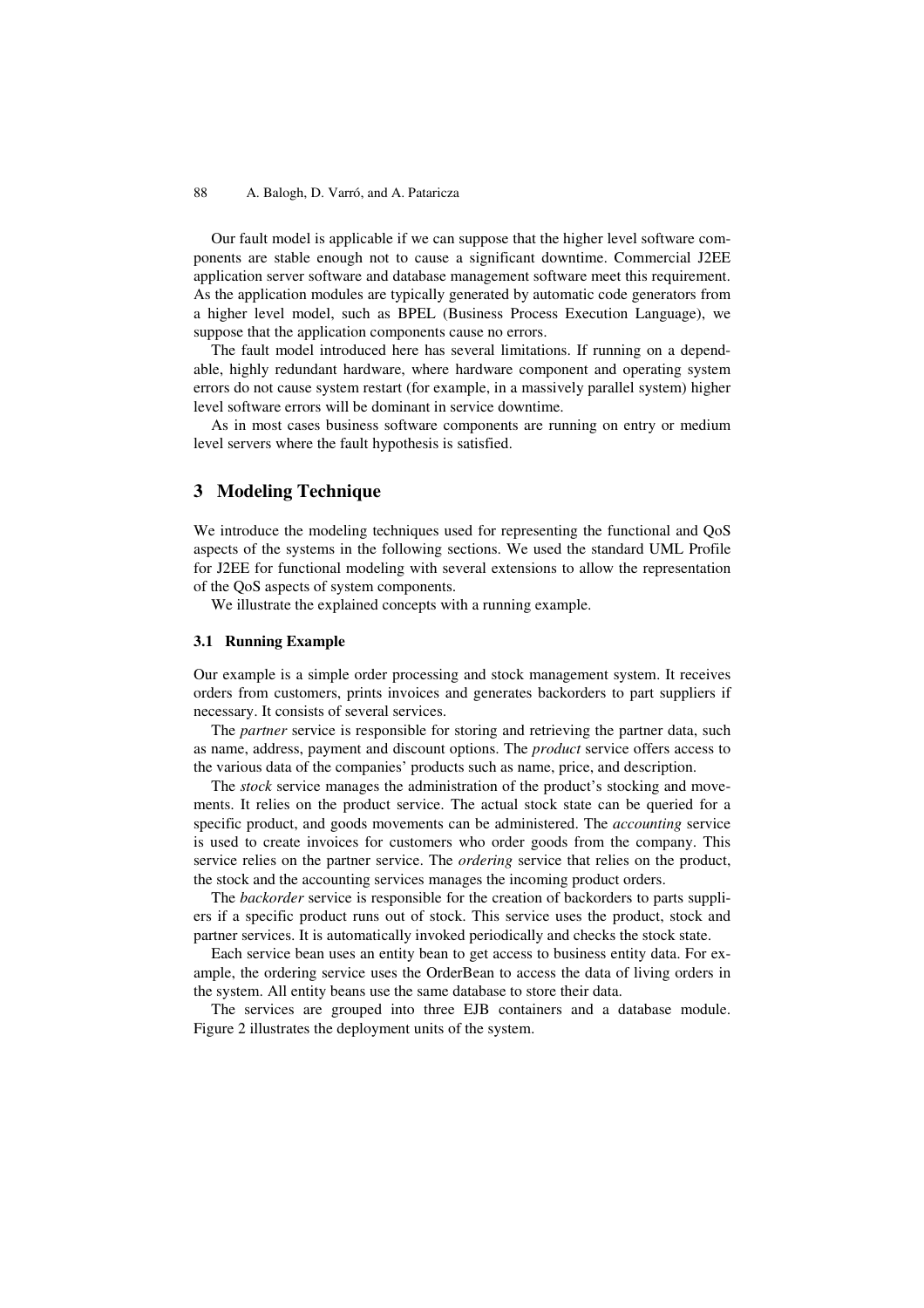

**Fig. 2.** Deployment units in the system

#### **3.2 Modeling J2EE Components**

Modeling J2EE components in UML is standardized by several UML Profiles, for example the UML Profile for EJB [6]. The standard UML classes are extended with stereotypes and tagged values to provide information about the J2EE-specific properties of the system components.

The EJB profile defines several stereotypes for marking the various types of Enterprise Java Beans. The "SessionBean" stereotypes marks the session beans, and the "EntityBean" marks the entity beans. Several other types (for example, message driven beans) and subtypes (container, or bean managed persistence) of components can be defined, but these are only necessary for the code generation, not for the QoS analysis.

# **3.3 Modeling Non-functional Requirements**

#### **3.3.1 Representing QoS Attributes in UML Models**

Non-functional requirements are out of the scope of the EJB profile described earlier; therefore these properties have to be modeled in another way. Modeling nonfunctional aspects of systems is described in UML Profile for Schedulability, Performance, and Time [7], and in UML Profile for Quality of Service and Fault Tolerance [8]. These profiles define elements for the specification of non-functional (for example, performance and availability) parameters of system components.

In our architecture, the service access points are either web services (represented by stateless session beans) or session beans (either stateful or stateless). This means that the QoS attributes are defined for these components, and has to be automatically propagated to lower level ones. Other session beans and entity beans work at lower levels to provide basic services for the others and provide access to databases.

• The QoS attributes that are used in our work are the expected availability and the peak workload of services.

These two attributes are specified as tagged values (*QOS\_Availability* and *QOS\_Workload*, respectively) for the components. Our optimization method also needs the component dependencies to be defined, with the help of standard UML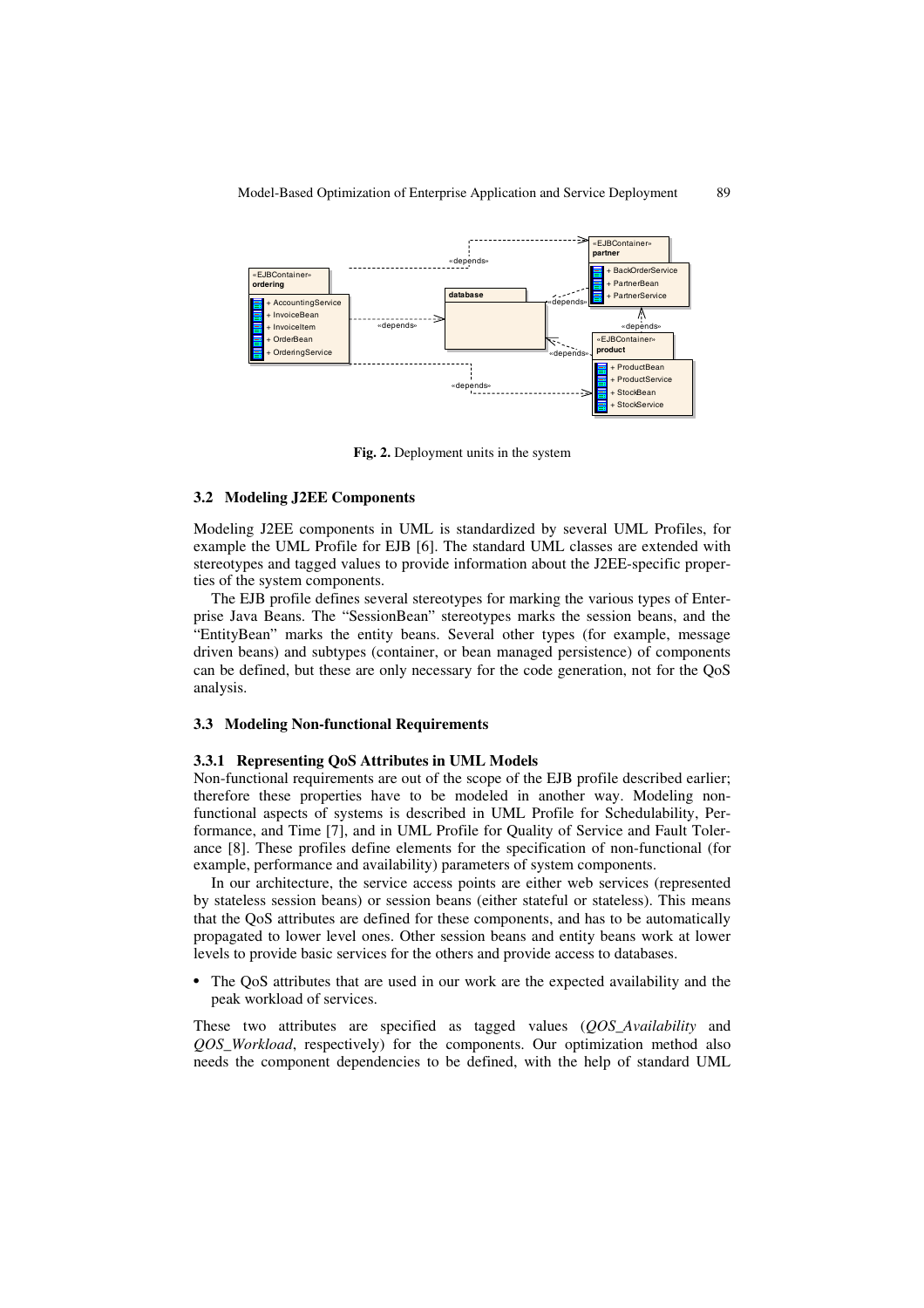dependencies. This way, our transformation can compute the needed QOS aspects of the lower level components.

As the unit of deployment in J2EE is the EJB module, which is a set of Enterprise Java Beans, we need to propagate the QoS attributes of beans to these modules. EJB modules are represented by UML packages in our models. A package gets the maximal availability requirement and the sum of the peak workload of its components. These values are used in the further calculations.

### **3.3.2 QoS Attributes in the Example**

Not all services in our example have QoS attributes, because the source model contains only those attributes that are defined for the external available, complex services. The attributes for the other services will be automatically calculated by the optimizer.

As mentioned before, the QoS attributes are propagated to the EJB modules. The results are illustrated in Table 1 (N/A means that no explicit constraints are defined).

| Module name | Availability | Workload |
|-------------|--------------|----------|
| Product     | 99.9         | 200      |
| Partner     | 99.9         | 22       |
| Ordering    | 99.99        | 50       |
| Database    | n/a          | n/a      |

**Table 1.** Calculated QoS parameters for the EJB modules

#### **3.4 Modeling Available Physical Components**

In our scenario physical system components are server computers that can run J2EE applications. UML Components represent the server types in our model.

#### **3.4.1 Performance Metrics**

There are several industrial standard benchmarks that measure the overall performance of a server system with all of its hardware and software components. One of these is the TPC-W benchmark developed by the Transaction Processing Performance Council. This test measures the performance of a web-based transactional system. As enterprise services are web services, this benchmark can be used as a reference for the overall system performance.

The model of the server components has a tagged value called "*performance*", which holds the number of the served requests determined by the TPC-W benchmark. This will be used to determine the capacity (maximum workload) of the server.

# **3.4.2 Component Costs**

The server components also have an associated cost value that indicates the TCO (Total Cost of Ownership) value of the server, including the cost of all hardware (processor, memory, disks, UPS, and so on) and software (OS, application server, management tools) components, and all associated services (extended warranty, onsite service) for a given period of time.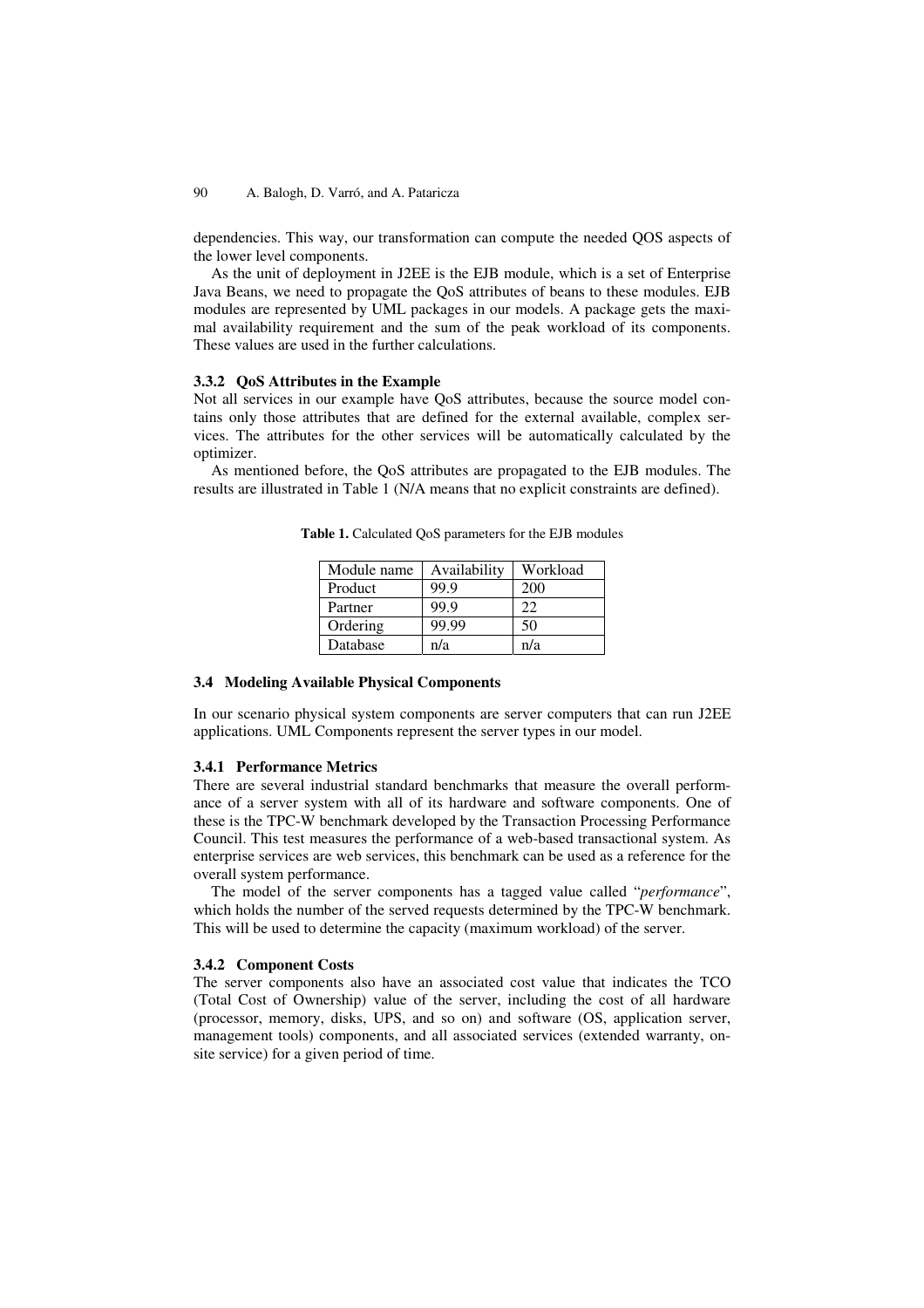The time factor depends on the desired lifetime of the service or application that is served. In case of applications with long life cycle, the basis of the calculation could be the expended life cycle of the server farm. The typical length of the lifecycle of servers is around 2-3 years. To make the cost of the possible server choices comparable, the time factor should be universal for the whole model.

The components have a tagged value called "*TCO*" to hold the Total Cost of Ownership value.

# **3.4.3 Component Availability**

The third QoS value that is attached to servers is the availability. This attribute depends on the hardware, software, and also on the value added services offered to the specific server. Hardware suppliers specify the MTBF (Mean Time Between Failures) value for computer hardware. This can act as a starting point of availability calculation. As mentioned before, we handle only hardware and operating system errors, as the potential downtime they can cause is much higher than is case of higher level software component errors (application server or database server components), because the software components can be efficiently monitored and restarted in case of errors.

If we want to achieve high availability, software errors play also an important role, as the 30-60 sec typical restarting time of a J2EE application server can also affect the availability of a critical service. In this case, the system adds extra redundancy to avoid the unavailability of service.

Availability (A) can be calculated from the MTBF value and the MTR (Mean Time to Repair) by the following formula (1).

$$
A = MTBF/(MTBF/MTR)
$$
 (1)

Availability is also attached to the server components by a corresponding tagged value.

# **3.4.4 Component Cardinality**

The last attribute of physical system components that is required for our analysis is the maximum number of available instances of a given server type. This is important if we want to deploy the needed services on an existing infrastructure. The number of the server instances is stored in tagged value "*max\_instances*".

#### **3.4.5 Physical Components in the Sample System**

In this sample system we have three different server machines that can be used for serving the application. The performance and availability data of the servers are approximate values as we do not know the exact service contracts data and resale prices for these machines.

The first configuration is an entry level Intel x32 server that can process 90 requests per minutes and has an availability of 97%. Its TCO is 2500 Euros.

The second configuration is a more robust Intel x32 server that can process 170 requests per minutes and has an availability of 98%. Its TCO is 3700 Euros.

The third configuration is a robust multi processor PowerPC server with redundant components and can process 1400 requests per minutes and has an availability of 99.9%. Its TCO is 18000 Euros.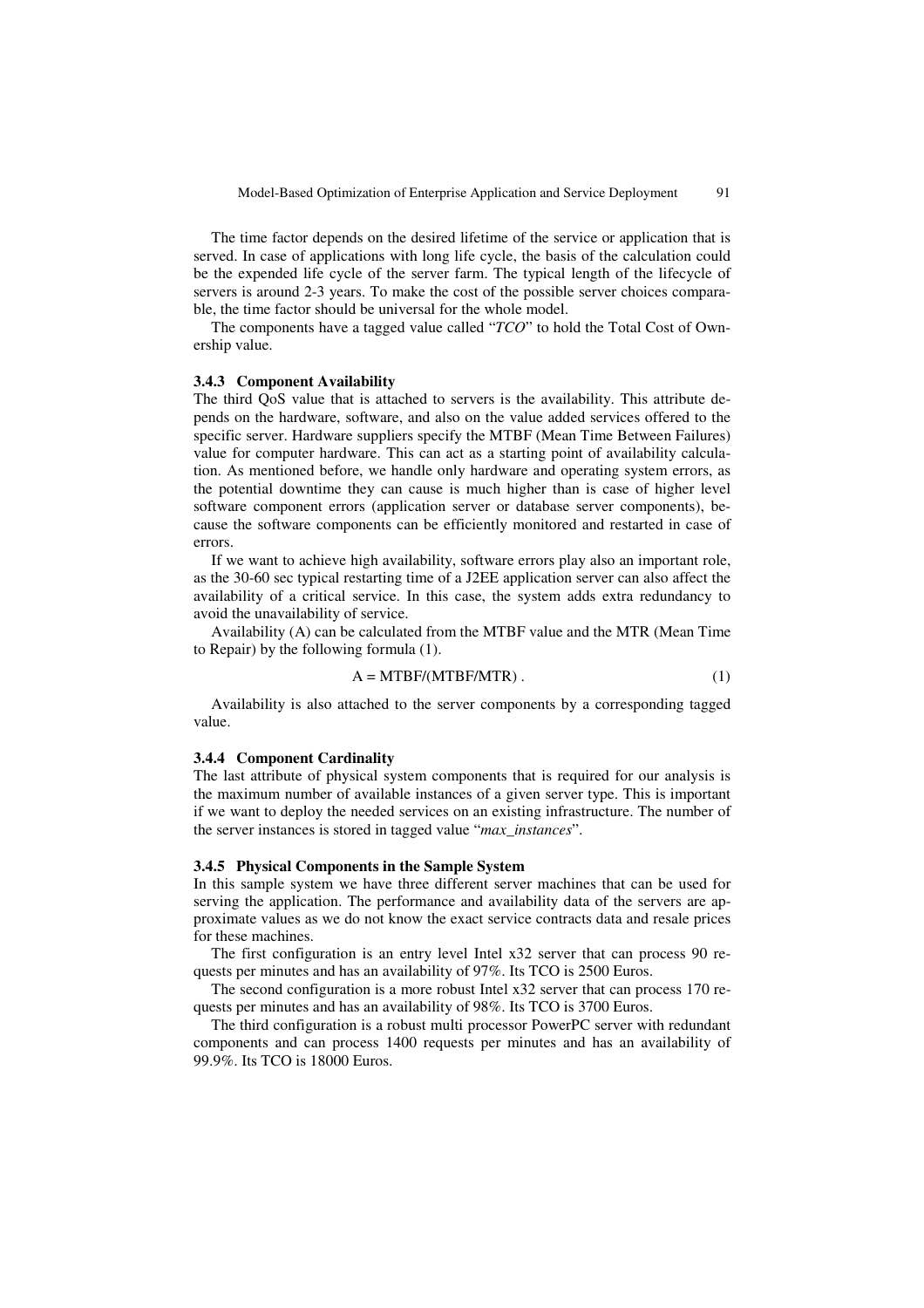# **4 The Optimization Workflow**

We introduce our code generation and architecture synthesis methods in this section. We have been used our general-purpose model transformation system for the implementation of the required transformations and code generation scripts.

### **4.1 Architecture Synthesis**

The process synthesis consists of two main steps (see Fig. 3). The first step is the transformation of the UML model of the system to a special format that can be imported to the optimization program. The program that is used for the synthesis is the second step of our workflow. The result of the process is the recommended architecture of the system. In parallel with the optimization, the source code of the system components can also be generated with commercial code generators or the VIATRA 2 framework.



**Fig . 3.** Model processing workflow

#### **4.1.1 Model Transformation**

The first basic step of the transformation is the propagation of the bean QoS values to the EJB modules as described earlier. Each EJB module inherits the maximum availability and aggregates the performance value of its beans.

The second step is to propagate the bean dependencies to the modules. An EJB module depends on an other one if at least one of its beans depends on one of the beans in the other container.

After all QoS attributes and dependencies have been propagated to EJB containers, the transformation program generates the input file for the optimization program by the traversal of the UML package structure. It prints out the defined capacity and availability requirements and dependencies for every UML package that is marked with the stereotype EJBModule.

#### **4.1.2 Deployment Optimization**

We developed a simple command-line application that computes the optimal deployment pattern for the input system. It takes the input file with the system services and available hardware components and generates the optimal system configuration as output.

The arrangement of EJB modules between servers is a special optimization task. There are finite number of resources and finite number of software modules that must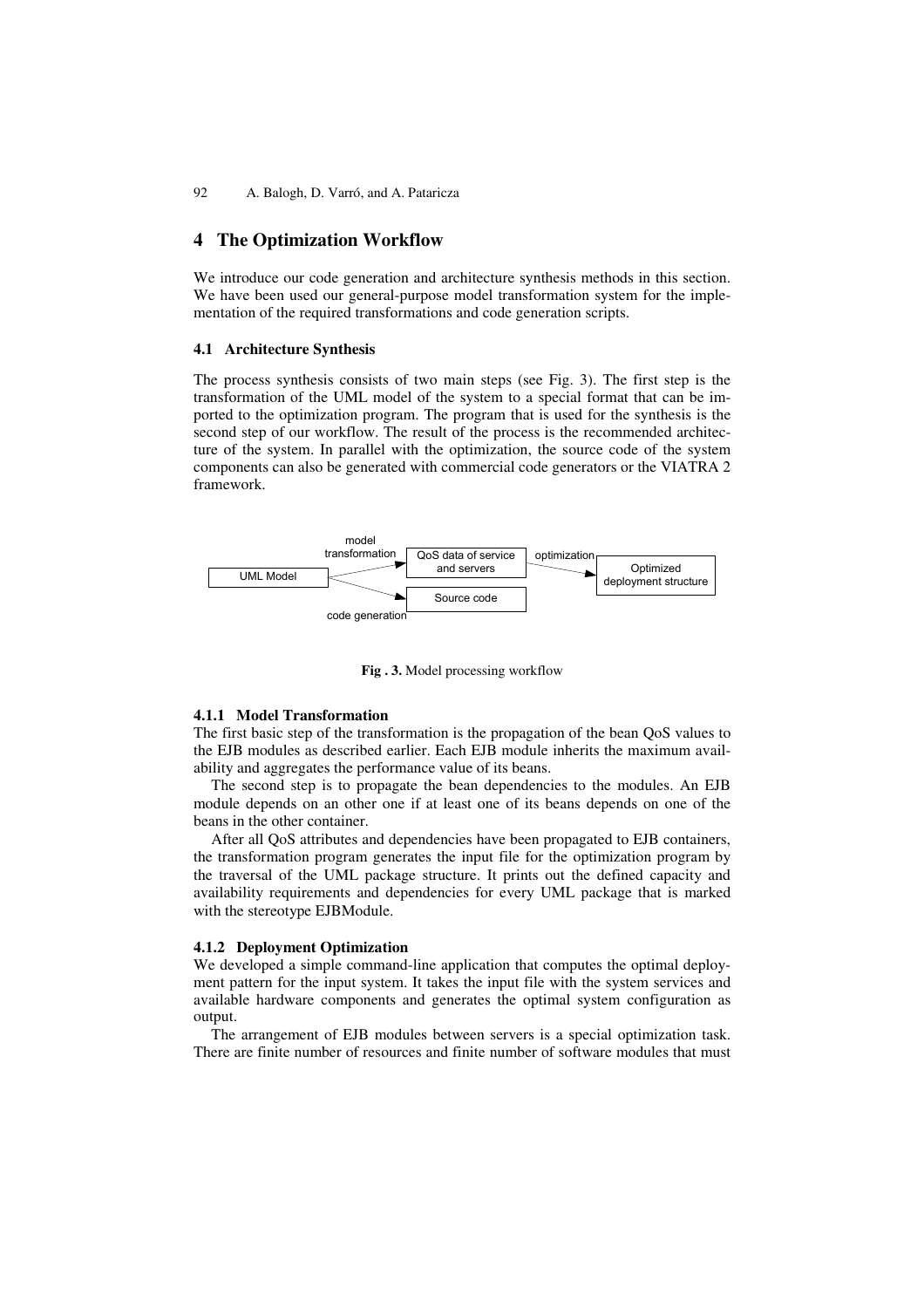be related to each other. There are also several special constraints that describe the QoS constraints and dependencies of the components.

The goal of the optimization process is to minimize the overall system cost while providing the necessary system availability and capacity.

# **4.2 Implementation Technology**

We have developed VIATRA [9], our general model transformation system, in order to support the dynamic, multilevel metamodeling features of VPM [10], and generic/meta transformations [11]. The main intended usage of our framework is dependability evaluation and optimization of business process workflow models and UML models.

A source user model (which is a structured textual representation such as an XMI description of a UML model exported from a CASE tool) is imported into the VPM modelspace. Transformation specifications can be constructed by combining graph transformation [12] and abstract state machine [13] rules. These rules can be created within the framework or in a UML tool using a special profile (and, in the future, using the QVT standard).

The rules are then executed on the source VPM model by the generic (higherorder) VIATRA rule interpreter in order to yield the target (VPM) model. Finally, the target model can be serialized into an appropriate textual representation specific to back-end tools.

The VIATRA 2.0 framework is implemented as a set of plugins for the Eclipse framework [14] that is a widely used open-source system development and modeling framework.

# **5 The Mathematical Model for Optimization**

Optimization, in general, means a method that searches a point in the problem space that satisfies the defined *constraints*, and the *objective function* has a maximum (or minimum) value. Several special optimization problem classes have been defined, for example the traveling agent problem.

### **5.1 Our Optimization Problem**

# **5.1.1 Initial Steps**

The first step of the optimization process is the calculation of the aggregate workload of software modules. The developer only has to specify the direct workload for a specific container (the actual requests from clients) but the capacity needs to depend also on the indirect workload (calls from depending services). In our simple model, we suppose that a dependency represents a single call to the target service.

The calculation of aggregate workload is a recursive expression that calculates the workload as a sum of the direct workload and the additional workload of depending services (expression (1)). The *depends(i)* is a set of services that depend on service i.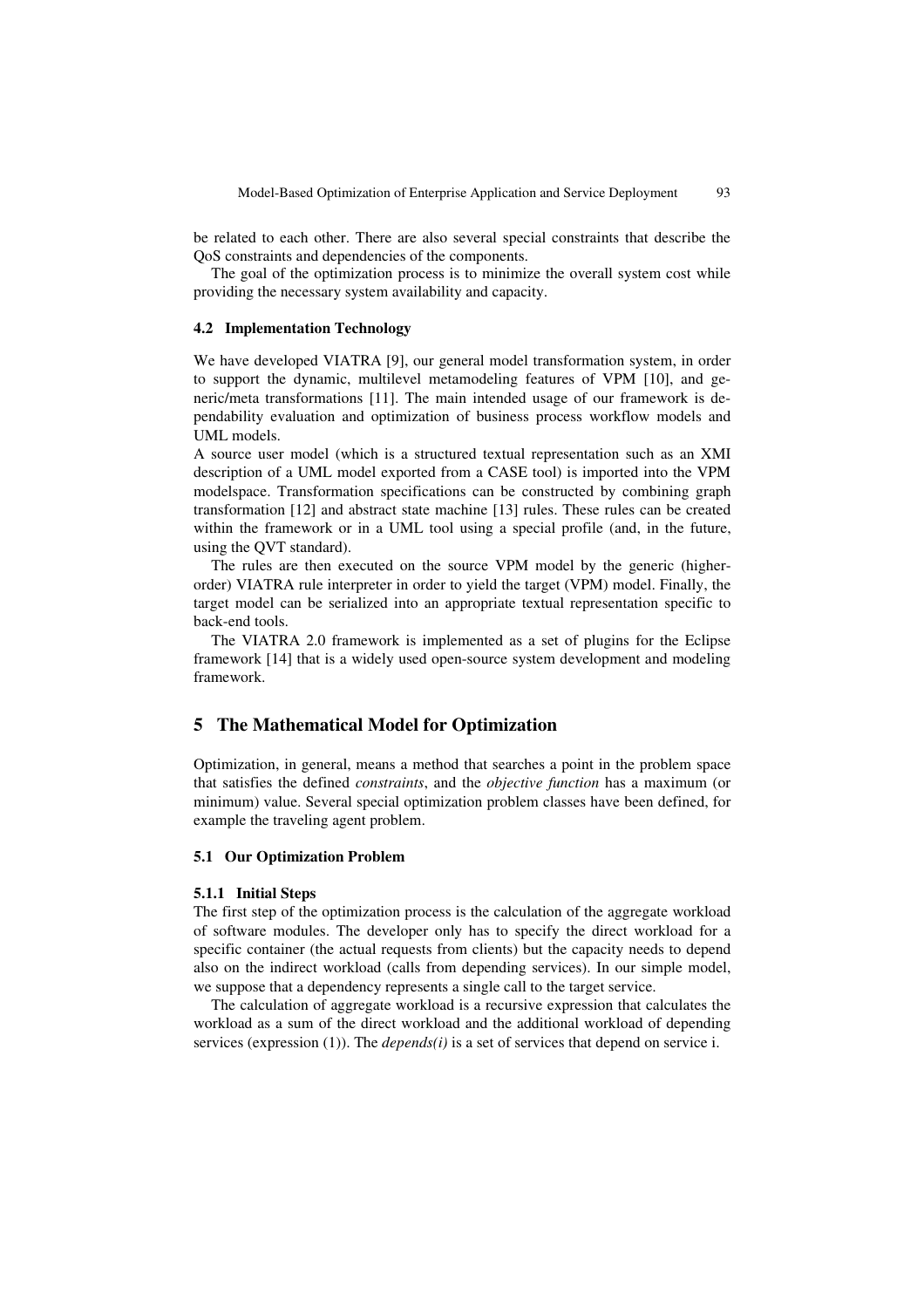Workload(i) = Capacity\\_need(i) + 
$$
\sum_{j \in depends(i)} Workload(j)
$$
 (1)

# **5.1.2 The Workload Constraint**

The workload constraint means that the aggregated capacity of all deployed software modules on a specific machine must not exceed the capacity of the machine. A further tuning possibility is to define a saturation factor (SF) that specifies the maximum rate of workload on machines. Expression (2) specifies the workload constraint.

$$
\forall m \in HW : Capacity(m) * SF \geq \sum_{s \in deployed(m)} Workload(s)
$$
 (2)

# **5.1.3 The Availability Constraint**

The availability constraint specifies that the actual availability of each service must be at least as high as the required availability. The actual availability of a service can be calculated from the availability of the hardware that runs the service and the availability of depending services. Expression (3) specifies the availability constraint.

A service is available if the hardware it is running on is available and all the required services of the specific service are available. We suppose that if a hardware unit is running then all services deployed on it are running as well. We also suppose that all hardware nodes are independent, which means that all of them have their own uninterruptible power supply, disk subsystem, and so on.

$$
A_{act} (i) = P(HW available \wedge All needed services available ) =
$$
\n
$$
= P(HW available ) * \prod_{all\ HW \text{ running required service}} P(HW available ) =
$$
\n
$$
= A_{HW (i)} * \prod_{\forall j, HW (j) \text{ running needed service}} A_{HW (j)} \forall i \in services : A_{act} (i) \ge A_{required} (i)
$$
\n(3)

# **5.1.4 The Objective Function**

The *objective function* of the optimization process is the overall cost of the system, as described by expression (4). The total cost of the system is the aggregation of the product of the cost and the actual number of the defined hardware components.

∑ ∈ = ∗ *m HW TCO System TCO* (*m*) *number* \_ *used* (*m*) . (4)

#### **5.1.5 The Solutions**

A solution of the problem is a mapping between computers and software modules that satisfies all constraints. Solutions are computed by a backtrack algorithm that tries to build the mapping step-by-step while maintaining the constraints. The optimal solution is the solution that has the lowest overall cost.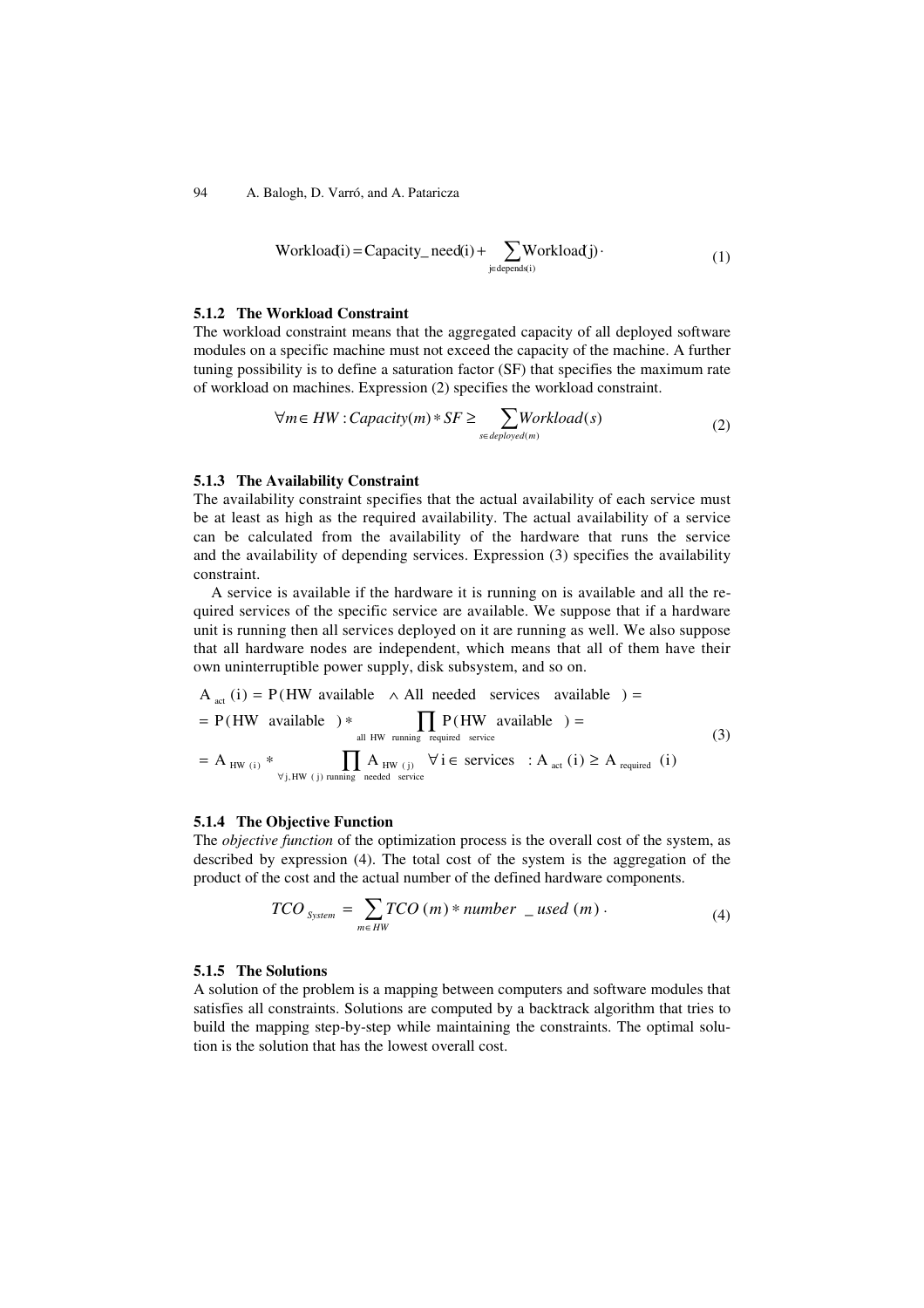#### **5.1.6 Additional Steps**

If the required availability or performance levels cannot be reached using the basic hardware types defined in the model, the optimizer applies the J2EE redundancy patterns for the design. This means that the program creates clusters from the basic hardware nodes to raise the availability and performance of a server. If the availability requirements do not allow single point of failures in the system, the developer can specify that only redundant arrays of machines can be used during architecture synthesis. This means that the program creates clusters even if the performance and availability of a single computer could satisfy the needs of the services.

The capacity of a cluster consisting of several nodes can be lower than the sum of the capacity of the nodes. That is because various synchronization messages and algorithms that are running on nodes. The typical value of performance loss depends highly on the actual server software, but it can be measured or taken from server benchmarks. Our tool supports the definition of a "performance loss percent" that is subtracted from the sum performance of the cluster nodes. If the services only use stateless session beans and entity beans, this loss is negligible in most cases.

More components (EJB containers) can be deployed on the same server if the hardware has enough capacity for running all the services. This ensures that the workload of the servers will be nearly equal, and the hardware costs will be minimized.

The optimization program calculates the optimal configuration of services and hardware nodes using the explained equations and constraints. The output of the program is a list of services and the associated hardware nodes. This defines the suggested configuration of the system.

# **5.2 Optimization Results of the Example**

The optimal configuration with the original QoS attributes is to create a four node cluster from the medium level server. This configuration has an availability of more than 99.99999% and a total cost of 14800 Euros. All services are deployed to this single cluster.

If we suppose that the business grows very rapidly and the workload grows to the tens of the original. The optimal architecture in this case is to create a two node cluster form the third server that runs the database, and the partner modules, an other two node cluster from the third type that runs the product module, and a three node cluster formed from mid range servers that runs the ordering module.

The total cost of the system is 83100 Euros. This is 5.6 times more than the original, but offers 10 times more performance. This shows that a few of large but expensive servers can be used for serving heavy workloads, but for small workloads clusters built up from cheap servers can be used successfully.

# **6 Related Work**

The model-driven analysis of QoS attributes of component-based systems under design has recently become a hot research topic. Primary focus is usually put on performance issues such as, e.g., in [17,18,19]. The early assessment of traditional de-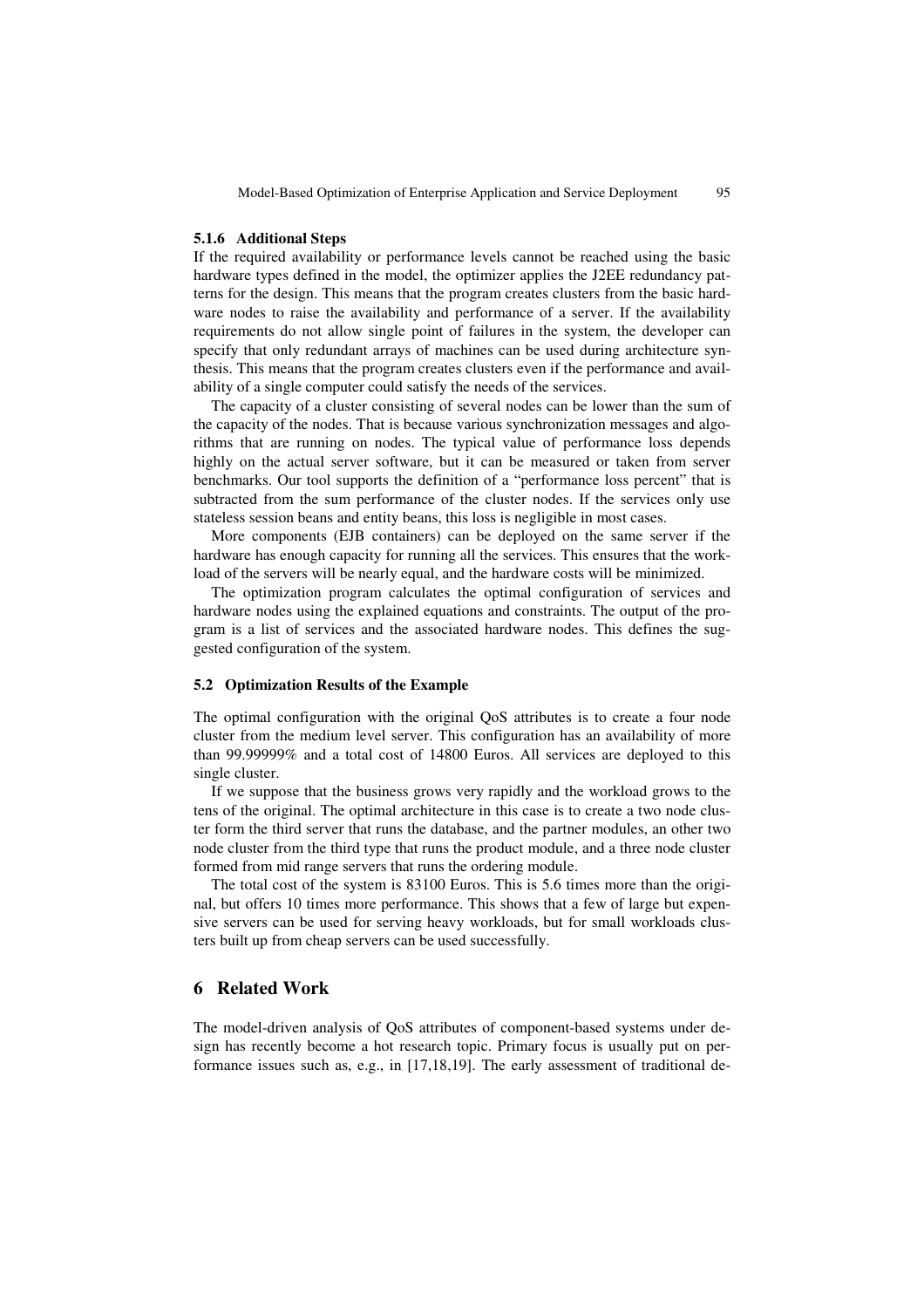pendability attributes is carried out in [20,21]. In most of these papers, a traditional transformation-based approach is followed where the QoS parameters are generated from a higher-level initial model (semi-)automatically. In contrast to these approaches, we focused on availability and cost parameters of deployment.

In [22], the authors define a method for dependability analysis of systems based on UML models. The basic idea behind that method is the transforming UML models to Timed Petri Nets (TPN). The starting point of the method is the architectural level model, so it works on a static infrastructure and does not modify the systems architecture.

In [23], the authors define a method for dependability analysis of systems based on UML models. The basic idea behind that method is the transforming UML models to Timed Petri Nets (TPN). The starting point of the method is the architectural level model, so it works on a static infrastructure and does not modify the systems architecture.

Probably, the most closely related work is that work of Bastaricca et al. [15], where the authors describe two deployment optimization methods that can be used in a distributed component-based environment. Both algorithms do the optimization of the deployment, but they work on a static infrastructure that cannot be modified. This way, they cannot be used for infrastructure planning, only for deployment on existing hardware environments. Moreover, the algorithms do not optimize for TCO, but for network utilization.

# **7 Conclusion and Future Work**

Enterprise services play an important role in today's business environment. Besides the functional requirements the quality-of-service attributes are also more and more important. The most commonly used development environments do not support the handling of QoS attributes like availability and performance requirements of services.

In the paper, we introduced an approach to generate the optimal deployment plan for a set of enterprise services based on the UML model of the system and a hardware specification catalog. Our method ensures that the deployed system will keeps the availability and capacity constraints defined by the system model.

The current method is applicable only in design time, thus further improvements has to be made to extend its capabilities to allow the runtime reconfiguration of the systems. This will enable the automatic tuning of system availability and performance reflecting to the changes in the environment (the growth of the workload or the permanent fault of a server node).

To achieve this functionality, our optimizer need to be connected to a systems management software such as IBM Tivoli [16] that collects runtime information about the usage statistics and state of services and hardware nodes.

Further research has to be done for discovering methods to a finer granularity workload prediction that relies on the behavioral model of the services (for example it discovers that a service uses another several times). Other methods has to be devel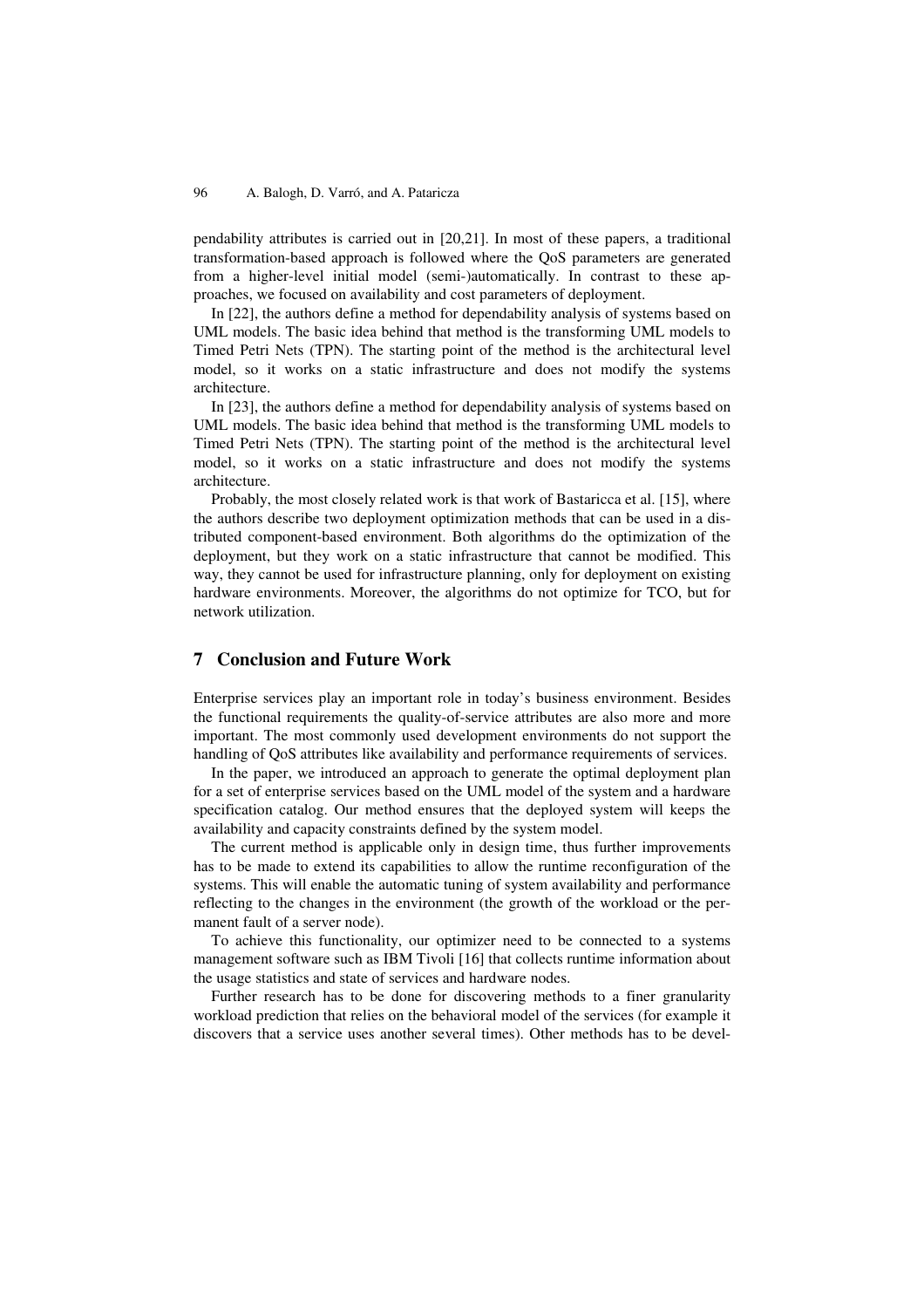oped to predict the relative weights of service executions to distinguish more complex services as they cause higher workload as simple services.

# **References**

- 1. The Object Management Group*, MDA Information Portal*, http://www.omg.org/mda
- 2. The Object Management Group, *UML2 Superstructure specification*, August 2003 http://www.omg.org/
- 3. Steve Graham et al, *Building Web Services with Java*: *Making sense of XML, SOAP, WSDL and UDDI*, 2002.
- 4. Microsoft, IBM, BEA, et al. *Business Process Execution Language for Web Services Specification*. 5 May 2004.
- 5. Sun Microsystem. *Java 2 Platform Enterprise Edition Specification v1.4.* November 2003. http://java.sun.com/j2ee
- 6. Jim Conallen, Building *Web Applications with UML*, Addison-Wesley, 1999.
- 7. The Object Management Group, *UML Profile for Schedulability, Performance, and Time Specification*, January 2005.
- 8. The Object Management Group, *UML Profile for Modeling Quality of Service and Fault Tolerance Characteristics and Metrics*, September 2004.
- 9. D. Varró, G. Varró, and A. Pataricza. *Designing the automatic transformation of visual languages*. Science of Computer Programming, vol. 44(2):pp. 205-227, 2002.
- 10. D. Varró, A. Pataricza. *VPM: A visual, precise and multilevel metamodeling framework for describing mathematical domains and UML*, Journal of Software and Systems Modeling vol. 2 pp. 187-210, 2003.
- 11. D. Varró, A. Pataricza. *Generic and Meta-Transformations for Model Transformation Engeering*. In Proc. UML 2004:  $7<sup>lh</sup>$  international Conference on the Unified Modeling Language
- 12. H. Ehrig, G. Engels, H.-J. Kreowski, and G. Rozenberg (eds.). *Handbook on Graph Grammars and Computing by Graph Transformation*, vol. 2: Applications, Languages and Tools. World Scientific, 1999.
- 13. E. Börger and R. Stark. *Abstract State Machines. A method for High-Level System Design and Analysis*. Springer, 2003.
- 14. The Eclipse Framework. http://www.eclipse.org
- 15. M. Bastarrica et al. *Two Optimization Techniques for Component-Based Systems Deployment*, Proceedings of the Thirteenth International Conference on Software Engineering and Knowledge Engineering, pp. 153-162, 2001
- 16. IBM Corporation, *IBM Tivoli Software Homepage*, http://www.ibm.com/software/tivoli/
- 17. S. Chen, I. Gorton, A. Liu, and Y. Liu, *Performance Prediction of COTS Componentbased Enterprise Applications*, CBSE5, Orlando, Florida, USA, May 2002.
- 18. A. Bertolino, R. Mirandola Software performance engineering of component-based systems. Proceedings of the Fourth Int. Workshop on Software and Performance, pp. 238 – 242, 2004.
- 19. J. Skene, W. Emmerich. *Model Driven Performance Analysis of Enterprise Information Systems*, In Proc. of the Int. Workshop on Test and Analysis of Component Based Systems, Warsaw, Poland, April, ENTCS vol. 82, num. 6, 2003.
- 20. V. Grassi. *Architecture-based Dependability Prediction for Service-oriented Computing*. In Proc. of WADS 2004,